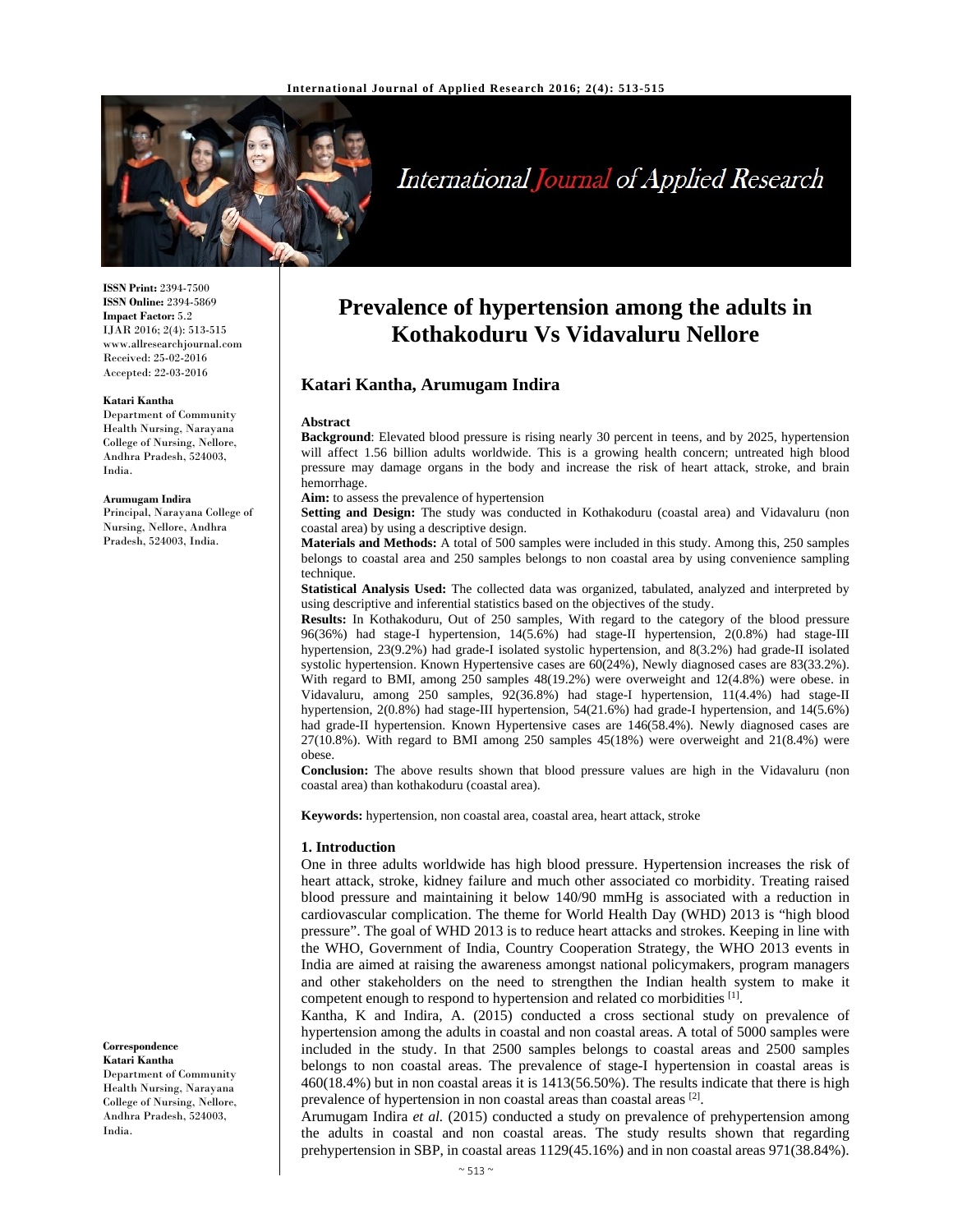The results indicate that there is high prevalence of pre hypertension in coastal areas than non coastal areas. Further studies are needed to find out the reasons and measures to control high blood pressure is necessary [3].

Even today there is scarcity of the studies in coastal and non coastal areas of India. With this background, present study has been undertaken to study the prevalence of hypertension.

## **2. Objectives of the Study**

- $\checkmark$  To assess the prevalence of hypertension among adults of coastal and non coastal areas.
- $\checkmark$  To identify the risk factors of hypertension among adults of coastal and non coastal areas.
- $\checkmark$  To compare the prevalence of hypertension between coastal and non coastal areas.
- $\checkmark$  To find association between the prevalence of hypertension with selected socio demographic variables.

#### **3. Detailed Research Plan**

**Research Approach**: Quantitative Approach.

**Research Design:** Descriptive design.

**Research Setting:** The study was conducted in Kothakoduru (coastal area) and Vidavaluru (non coastal area) by using a descriptive design.

Coastal area means areas within 2km from mean low water mark (MLWM) or mean high water mark (MHWM).

Non coastal area means areas far 2km from mean low water mark (MLWM) or mean high water mark (MHWM).

#### **Sampling Technique: Convenience sampling technique**

**Sample Size:** A total of 500 samples were included in this study. Among this, 250 samples belongs to Kothakoduru (coastal area) and 250 samples belongs to Vidavaluru (non coastal area).

#### **4. Results and Discussion**

Comparison of Blood Pressure in Kothakoduru and Vidavaluru.

|                       |             |       |            |        |                                | $(N=250)$                 |
|-----------------------|-------------|-------|------------|--------|--------------------------------|---------------------------|
| <b>Blood Pressure</b> | Kothakoduru |       | Vidavaluru |        | <b>Correlation coefficient</b> | <b>Standard deviation</b> |
| Category              | (f)         | (%)   | (f)        | $(\%)$ |                                |                           |
| Optimal               | 6           | 2.4%  | 4          | 1.6%   |                                |                           |
| Norma                 | 11          | 4.4%  | 9          | 3.6%   |                                |                           |
| High Normal           | 90          | 36%   | 64         | 25.6%  |                                |                           |
| Stage-I               | 96          | 38.4% | 92         | 36.8%  | 0.9                            | 35.15                     |
| Stage-II              | 14          | 5.6%  | 11         | 4.4%   |                                |                           |
| $Stage-III$           | 2           | 0.8%  | 2          | 0.8%   |                                |                           |
| Grade-I               | 23          | 9.2%  | 54         | 21.6%  |                                |                           |
| Grade-II              | 8           | 3.2%  | 14         | 5.6%   |                                |                           |

**Table 1:** Comparison of Blood Pressure in Kothakoduru and Vidavaluru.



**Fig 1:** Comparison of Blood Pressure in Kothakoduru and Vidavaluru

The prevalence of stage-I BP in coastal area is 96(38.40%) but in non coastal areas it is 92(36.8%). The correlation coefficient value is highly significant (0.9) and the standard deviation is 35.15.